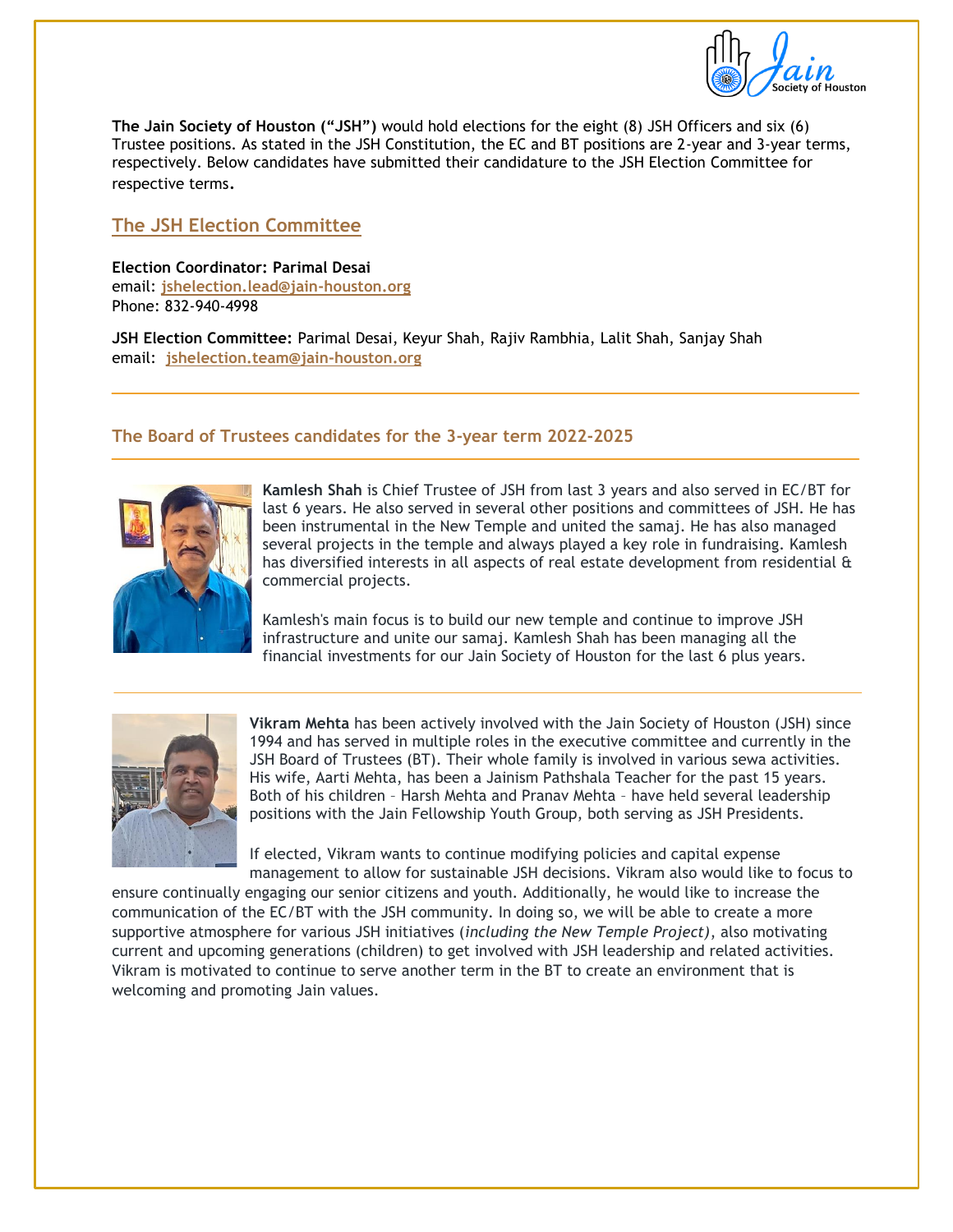

#### **The Board of Trustees candidates for the 2-year term 2022-2024**



**Samir Mehta** has served several years as trustee of JSH. He helps in several temple volunteering activities.



**Praful B Bora** has been a JSH member since 2001 and has been serving in the Executive Committee as Vice President for the last four years. He leads and contributes to multiple JSH projects such as building & trailer maintenance, EC liaison for Pathshala Committee, and Derasar proposal project. He lives in Katy with his wife Smita Bora and kids Yash & Esha. By profession, Praful is a Civil Engineer, working as a Project Executive at Ferrovial Construction where he leads Infrastructure in North America & Europe.

If Praful B Bora is given the opportunity to be part of JSH's Board of Trustees, he would like to dedicate his efforts to working on the new temple project proposal, the

new constitution, and making the Houston Sangh stronger for future generations to come.

#### **The Board of Trustees candidates for the 1-year term 2022-2023**



**Sanjay Shah** has been a JSH member for more than 20 years. He has held many roles on various committees including the Executive Committee, Food and most recently Election Committee. He is the go-to person for any small or major fixes around the temple. He deeply enjoys his sewa to JSH and would continue to volunteer in all initiatives including building our new temple.



**Urvashi Jain** as a member of this community for nearly thirty years, having served as Kitchen Coordinator, Vice President, President, and now as a Pathshala teacher, she has been incredibly fortunate to have witnessed the many facets of JSH from a variety of perspectives. Through her various roles over the years, she has been steadfastly committed to preserving traditions and keeping Jainism as the guiding principle of all her efforts, while simultaneously encouraging JSH to be better and do better.

One of the core responsibilities of BT is to preserve the unity and integrity of the Jain Society of Houston, and that is her number one priority. It is this vision and

these skills and experiences that she will bring to the role of a Trustee. Not only will she continue the efforts many Trustees before her have engaged in, but she will leverage her skills and experience from her prior roles to take JSH to new heights. She knows what we as a community are capable of when we come together united, and she knows she can make that happen. She would like to double down on long-term planning and focus on where we want JSH to be in 5-10 years, and make goals according to that. She intends to keep the youth, as the future generation of leaders of our community, as the forefront of her objectives. And most importantly, she intends to keep the unity and integrity of JSH. She recognizes how important of a principle this is, especially from her years on the Executive Committee, and she knows that she can bring people together. She would be honored to be selected to the BT and to steps to make a significant impact in our community.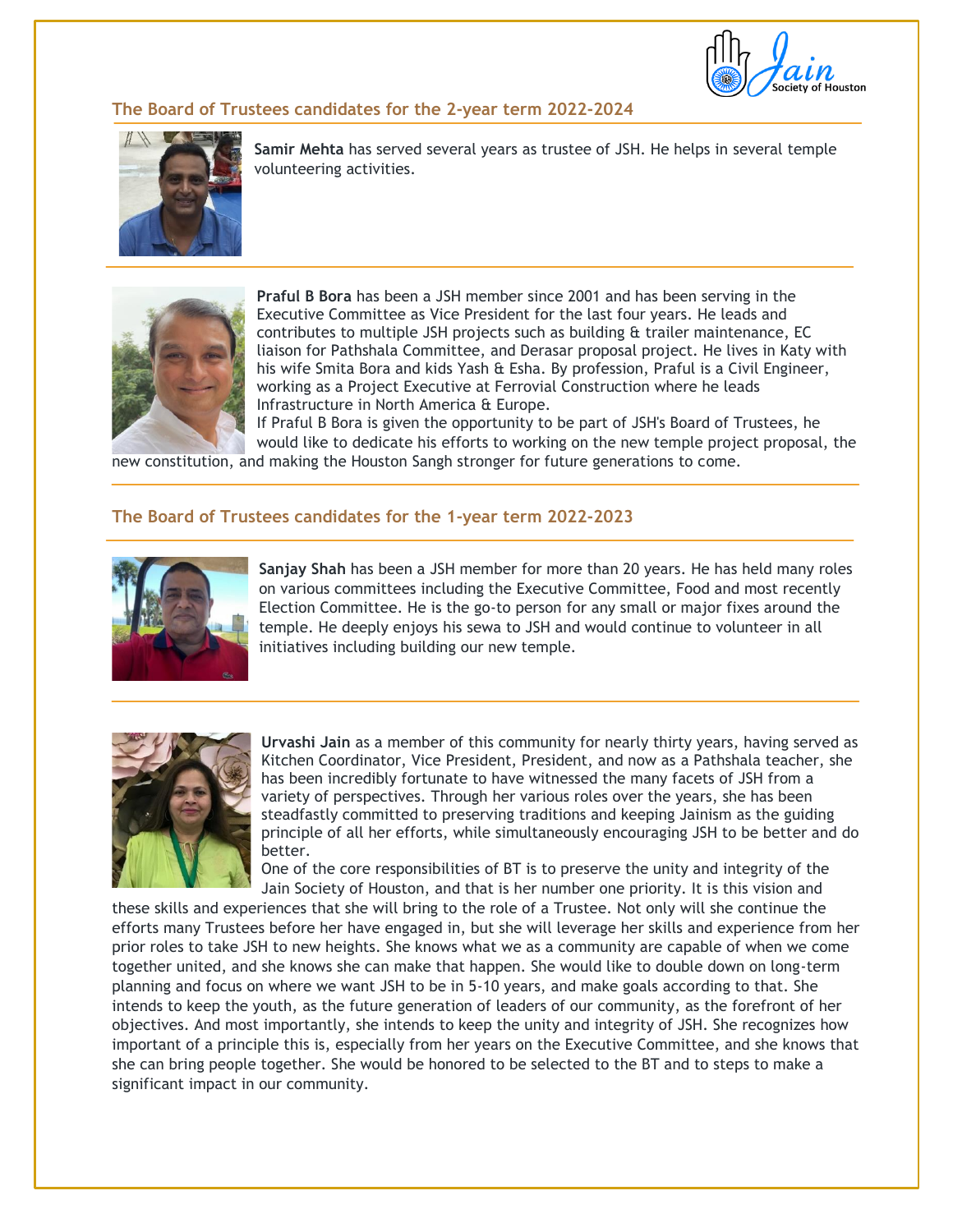

### **The Executive Committee candidates for the 2-year term 2022-2024**



**Jayesh Porwal** has served JSH as a volunteer in various capacities: Treasurer (2 Years), Vice President (1 Year) and most recently as President from the last 3 Years. He has added value in terms of setting up several committees and selecting the motivated volunteers to run those committees independently: Guest Committee, Temple committee, Financial Review committee, Cultural committee, New temple related various committees, IT committee, Serving committee etc. Jayesh is in regular touch with Presidents of other Jain centers in North America and JAINA. This enables him to bring new ideas to sangh for the benefit of JSH members. During COVID, we have done several programs virtually and in person to engage our sangh

members. Jayesh is an expert in Finance by profession and has been working in Oil & Gas industry in a leadership position for the last 20+ years. Jayesh is instrumental and worked very hard to unite our sangh. Jayesh's primary focus would be to build our new temple as soon as possible with the help of all JSH members. In addition, continuous improvement in JSH infrastructure so that our members feel valued, united, and engaged. I also want to build a good team of motivated volunteers.



**Sumit Baid** is serving as the Treasurer of JSH & a member of JSH executive committee. Sumit is married to Pragya Jain & they have a 8 year old daughter Aarna & a pet Simba.

If elected, Sumit would like to further improve JSH's accounting & treasury related processes in collaboration with the existing team of Joint Treasurer & dedicated volunteers. It would create a measurable impact in financial reporting & donor relationships. He would also continue to improve JSH's financial reporting processes, cyber security in banking, implement newer technologies towards making donation

remittance easier for the samaj. Current leadership has truly inspired Sumit to become more involved in our JSH operational activities & to reach out to those who may need us.



**Bankim Mehta** has been a JSH Life Member since 2007 and currently EC member for the last 2 years. Bankim has been a volunteer ever since he joined JSH. He has volunteered in multiple areas like Food Serving committee, Community building via Cricket. He also volunteered when JAINA came to Houston. Bankim is a leader in one of the largest consulting firms and manages many digitization programs. Bankim would encourage younger members to participate and volunteer. Helping JSH to build a better Temple would be a key priority for him for future generations.



**Kalpesh Shah** was involved in various JSH initiatives as a volunteer capacity for the past several years. In the last 3 years joined the Executive Committee with additional responsibility to support and manage ongoing JSH events. Involved in improving IT infrastructure for our community such as setting up and managing Surveillance Camera system, several virtual events include live pravachan from Gurudev in India, Mahavir Janam Kalyank Celebration, Live Darshan, and yearly JSH anniversary event. Kalpesh has been working in the IT Industry for the last 20+ years and has been involved in various religious activities from Childhood.

Kalpesh wants to focus on the new temple development project and support an ongoing requirement for new development. Further improvement on IT infrastructure wherever possible for benefits of our JSH community.